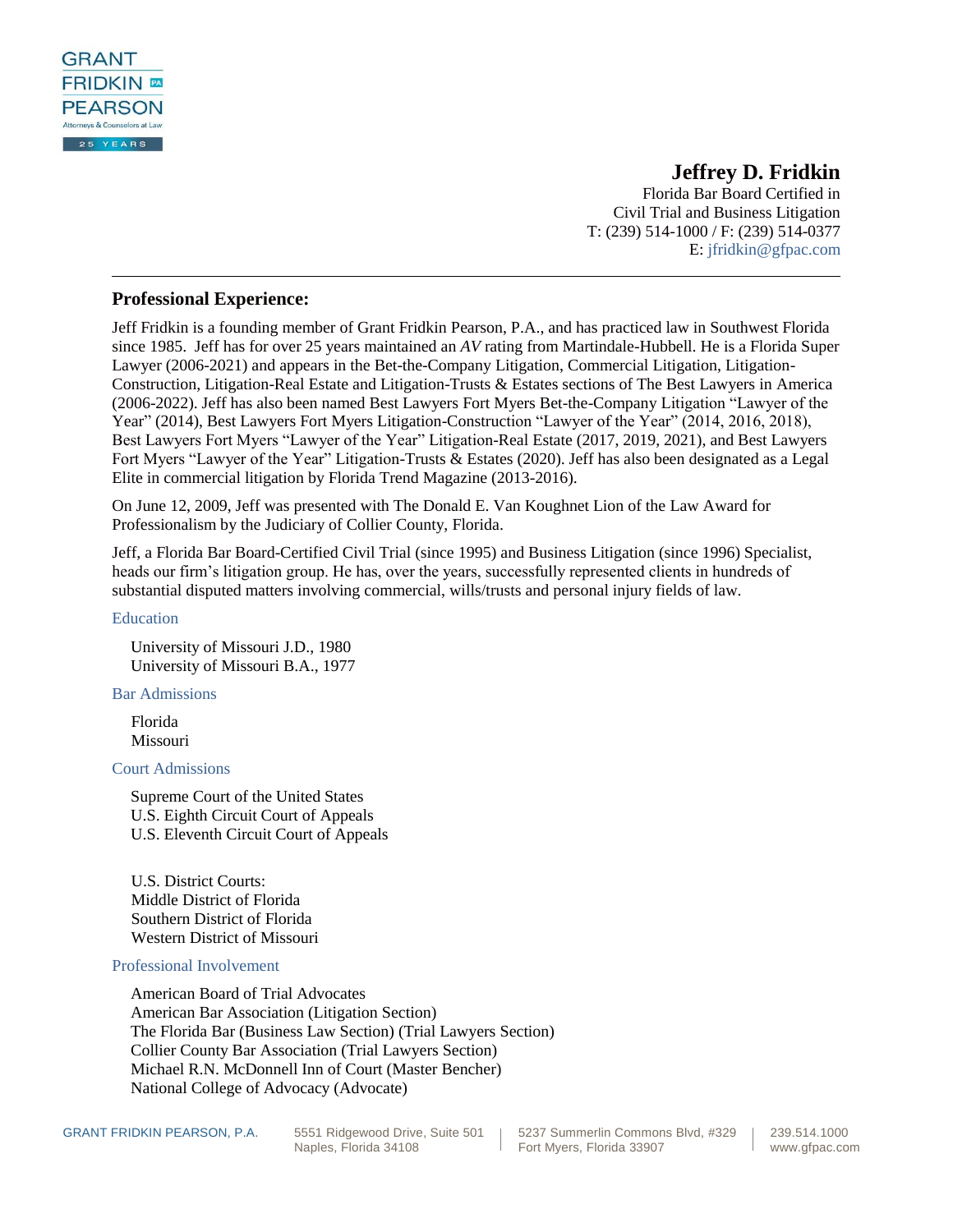### [Community Involvement](http://grant.netone360.com/jeffrey-fridkin/#1472574750202-0d0c25f2-5762436a-a06e)

Florida Gulf Coast University Foundation (1993-present), Chair Emeritus Florida Gulf Coast University Financing Corp. (2003-2017), Founding Member, Winged Foot Scholarship Award Foundation (1989-present) Health Care Network of Southwest Florida Foundation Board (2015-2020) Leadership Florida, Class XVIII Grievance Committee, Florida Bar, Twentieth Judicial Circuit (2009-2012) Member Lee County Port Authority, Airports Special Management Committee (2001-2011), Collier Representative Leadership Collier Foundation (2010-2011), Chair Greater Naples Chamber of Commerce (2006-2007), Chair Collier County Bar Association, Trial Lawyers Section (2000), President Economic Development Council of Collier County (1998-99), Chair Partners in Education (1995-96), Chair Florida Gulf Coast University Presidential Search Committee (1994, 1999), Member Leadership Collier, Class of 1991

# **Practice Areas:** Commercial and Probate [Litigation & Dispute Resolution](http://grant.netone360.com/litigation-dispute-resolution/)

### **Areas of Concentration:**

Complex disputes between partners/shareholders, including derivative actions

Defense of developers against claims for rescission involving the Interstate Land Sales Full Disclosure Act

Representation of some of the community's larger general contractors and subcontractors in a wide range of construction-related disputes

Defense of agribusinesses against claims of pesticide injury and claims related to sales of defective plants

Prosecution and defense of banks for improper disbursements from customer accounts

Prosecution and defense of defamation claims

Prosecution and defense of nuisance and trespass claims

Prosecution and defense of fiduciaries

Prosecution and defense of will contests premised upon capacity and undue influence

Prosecution and defense of non-competition provisions in employment and business sale agreements

Prosecution and defense of claims for trademark and copyright infringement

Jury trial experience in a wide range of complex commercial matters, both as plaintiff's and as defendant's counsel. He has also handled numerous appeals, resulting in over 20 reported decisions in Florida, as well as reported appellate decisions in Missouri where he practiced law from 1980-1985.

Certiorari review of land use decisions by local officials

State and federal appeals

### **Attorney Publications/Presentations:**

Jeff has been a featured speaker for The Florida Bar Business Law Section's "Business Litigation" CLE series. He is an editor for the Florida Bar practice manual, Real Property Litigation, as well as a contributing author thereto.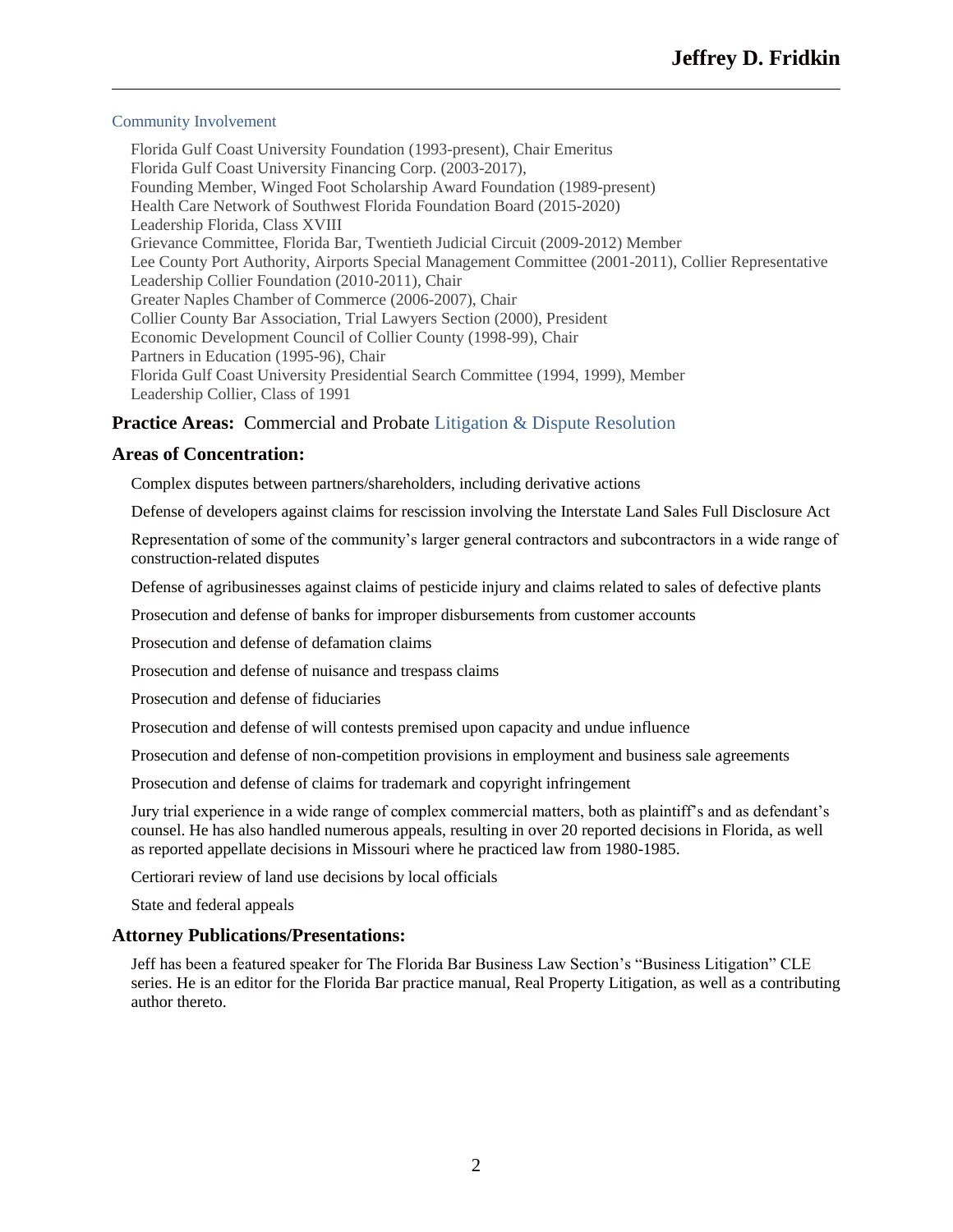## **Representative Experience:**

Successfully defended an ex-husband's estate against a multi-million dollar claim by an ex-wife's estate, which was determined to be an unknown creditor. The probate court ruling was affirmed on appeal.

Successfully obtained removal of an estate fiduciary appointed to control the estate's multi-million dollar manufacturing company asset for misfeasance, malfeasance and breach of fiduciary duty. The removal order was affirmed on appeal.

Successfully defended through appeal a personal representative of a substantial estate from removal on the grounds of alleged breaches of fiduciary duty and conflicts of interest.

Obtained summary judgment against a major national bank for substantial improper disbursements from its customer's account.

Obtained substantial commercial arbitration award for total amount of client's claim in contract dispute over unpaid profits.

Succeeded in evicting a commercial tenant, and obtaining a substantial money judgment, in a complex situation involving a landlord who was also a member of the business entity tenant.

Successfully recovered full employment benefits, plus attorneys' fees, in a highly publicized dispute between the Superintendent of Schools and the Collier County School District.

Obtained multi-million dollar jury verdict in Sherman Act Section 1 action for horizontal price fixing.

Obtained final summary judgment of a hotly contested foreclosure involving over 4000 acres of land and a debt exceeding \$50,000,000.

Obtained a substantial judgment for a subcontractor against a general contractor after an extensive trial, overcoming claims of fraudulent lien, "pay when paid" provisions, and defeating nearly \$1,000,000 in claimed set-offs for delay and other damages.

Successfully obtained removal of a trustee from a multi-million dollar trust.

Successfully obtained removal of an administrator ad litem from appointment over a significant multimillion dollar manufacturing business.

Successfully defended one of the nation's largest producers of drywall against claims of product defect, by obtaining dismissal with prejudice of over twenty federal claims without the manufacturer having to pay any amounts to the claimants.

Defended one of the nation's largest growers of tomatoes in a toxic tort case involving allegations of birth defects being caused by our client's pesticide practices which was resolved at mediation. The case involved scientists from around the nation, highly complex issues of scientific evidence, and dozens of lay and expert witnesses.

Obtained specific performance of a multi-million dollar contract to purchase land. After nearly two weeks of trial, involving hundreds of written exhibits and complex issues concerning the land use permitting process, Jeff not only obtained final judgment establishing our client's right to purchase, he also defeated the seller's counterclaim, and obtained an award of attorneys' fees and expert costs which were deducted from the purchase price. Jeff successfully defended this final judgment on appeal.

Obtained a jury verdict in favor of a hotel company against architects for professional malpractice stemming from failures to identify requirements of the Americans with Disabilities Act in permit drawings.

Obtained a substantial judgment after a bench trial for a client in a claim against an estate emanating from the decedent's breach of a prenuptial agreement.

Successfully defended through trial a client in a protracted quiet title action involving a boundary dispute.